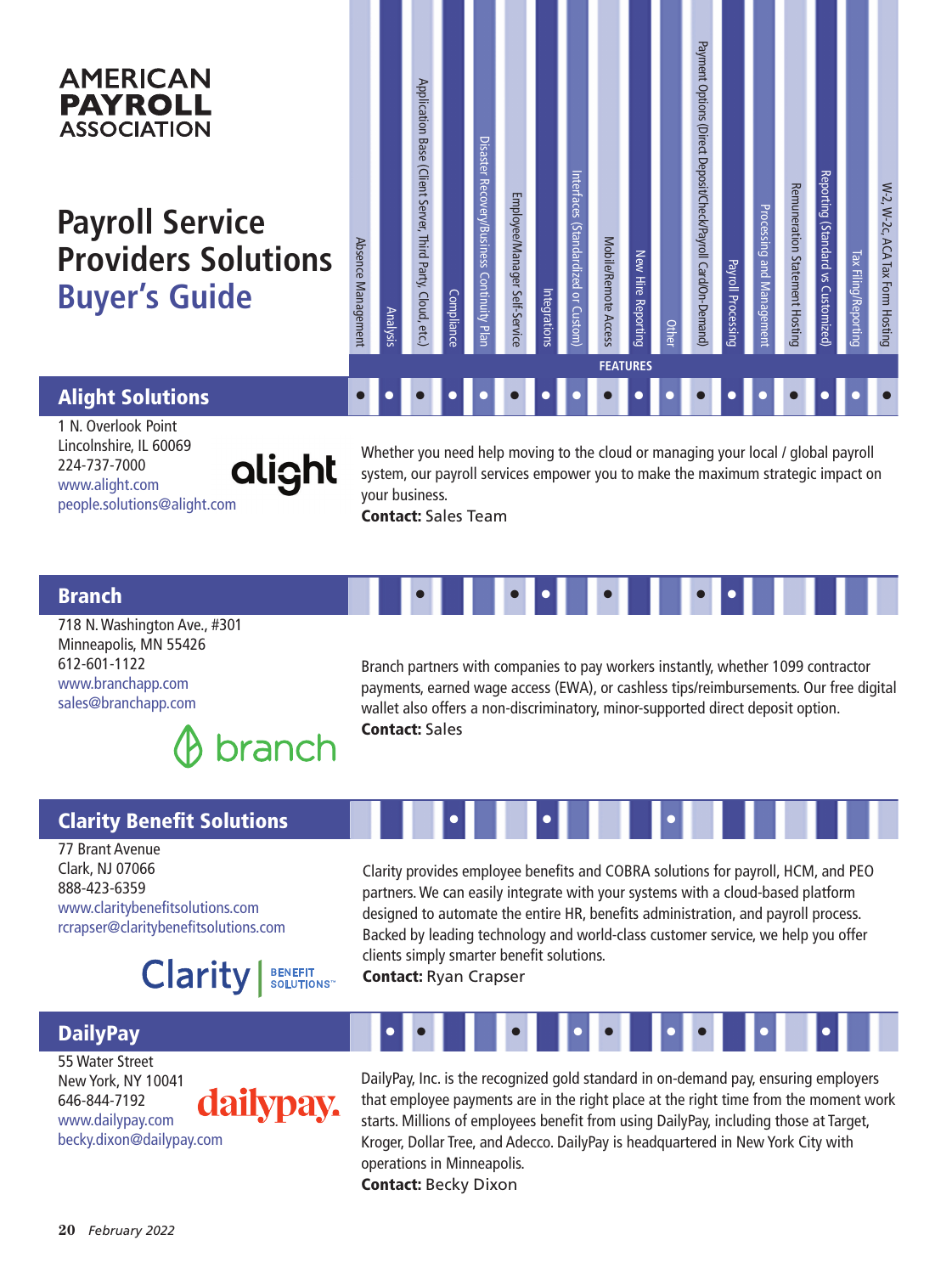# **AMERICAN PAYROLL ASSOCIATION**

# **Payroll Service Providers Solutions Buyer's Guide**

| Absence Management                                                                                                                                                                                                                                                                                                        | Analysis | Application Base (Client Server, Third Party, Cloud, etc.) | <b>Compliance</b> | Disaster Recovery/Business Continuity Plan | Employee/Manager Self-Service | Integrations | Interfaces (Standardized or Custom) | Mobile/Remote Access | New Hire Reporting<br><b>FEATURES</b> | Other | Payment Options (Direct Deposit/Check/Payroll Card/On-Demand) | <b>Payroll Processing</b> | Processing and Management | <b>Remuneration Statement Hosting</b> | Reporting (Standard vs Customized) | Tax Filing/Reporting | W-2, W-2c, ACA Tax Form Hosting |
|---------------------------------------------------------------------------------------------------------------------------------------------------------------------------------------------------------------------------------------------------------------------------------------------------------------------------|----------|------------------------------------------------------------|-------------------|--------------------------------------------|-------------------------------|--------------|-------------------------------------|----------------------|---------------------------------------|-------|---------------------------------------------------------------|---------------------------|---------------------------|---------------------------------------|------------------------------------|----------------------|---------------------------------|
|                                                                                                                                                                                                                                                                                                                           |          |                                                            |                   |                                            |                               |              |                                     |                      |                                       |       |                                                               |                           |                           |                                       |                                    |                      |                                 |
|                                                                                                                                                                                                                                                                                                                           |          |                                                            |                   |                                            |                               |              |                                     |                      |                                       |       |                                                               |                           |                           |                                       |                                    |                      |                                 |
| Inova is a national payroll, HR, and benefits provider with a local neighborhood service ethic.<br>Through powerful technology and one-on-one support, we boost the productivity of payroll<br>professionals as they expertly deliver the number one benefit to their employees: Their pay.<br><b>Contact: Sales Team</b> |          |                                                            |                   |                                            |                               |              |                                     |                      |                                       |       |                                                               |                           |                           |                                       |                                    |                      |                                 |

### Inova Payroll

636 Grassmere Park, Ste. 110 Nashville, TN 37211 615-921-0600 www.inovapayroll.com info@inovapayroll.com

# *INOVAPayroll*

#### Netspend

5800 Airport Blvd. Austin, TX 78752 800-421-5613 www.netspend.com businesspartnerships@netspend.com

Netspend®, A Global Payments Company, is a leading provider in payments and payroll products for business. Netspend's Business Solutions provide companies with innovative tools; including paycard, earned wage access, tip solutions, and incentive and disbursement programs.

Contact: Sales Team

A Global Payments Company

**NN NETSPEND** 

# Nine Peaks Solutions LLC

5 N.W. Hawthorne Ave., Ste. 100 Bend, OR 97703 541-797-7595 www.ninepeakssolutions.com/hcmreporter EMailUs@NinePeaksSolutions.com



# QuickBooks Online Payroll

2700 Coast Ave. Mountain View, CA 94043 877-202-0537 https://quickbooks.intuit.com/payroll/



HCMReporter® will save the data from your existing payroll and HCM system for future history and compliance requirements. We help you be prepared so that you're ready to answer the questions about your previous payroll and HCM system content. Don't leave your history behind as you change payroll providers.

• • • • • • •

Contact: Eric Skidmore



QuickBooks Online Payroll is the No. 1 payroll provider for small businesses. QuickBooks provides efficient solutions to help you manage employees and stay compliant; lets you access employee benefits, and pay employees and contractors with ease; enabled for full-service payroll with automated payroll, taxes, and forms. Contact: Sales Team